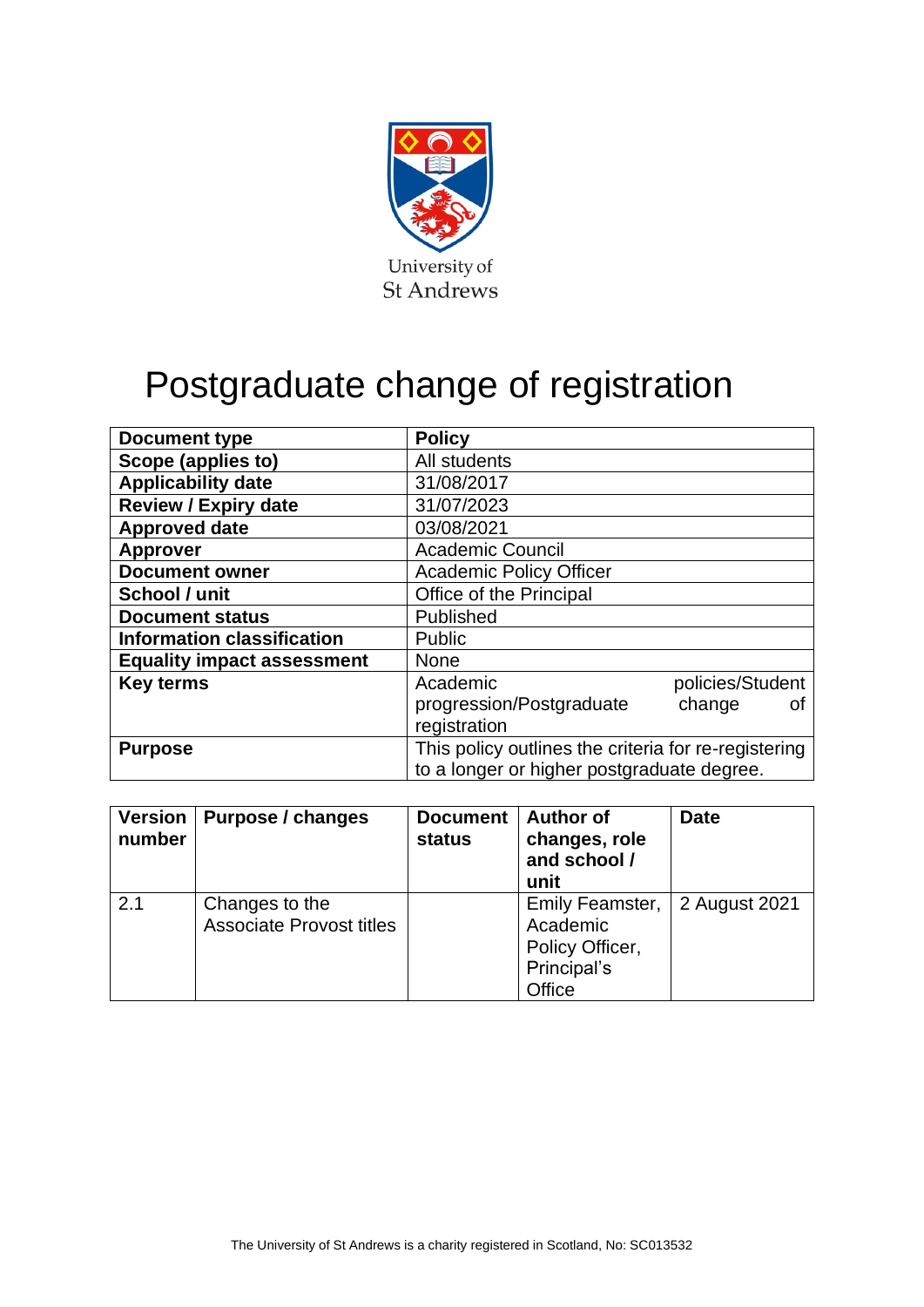#### **UNIVERSITY OF ST ANDREWS**

## **POLICY ON POSTGRADUATE CHANGE OF REGISTRATION**

This policy defines how a student may change the degree for which they are registered to a longer or higher postgraduate degree within the University of St Andrews.

This policy is intended to support the recruitment and retention of postgraduate students at the University of St Andrews. It is intended to ensure that students are capable of completing the award for which they are registered and to help support their transition within the institution to higher degree programmes where desired. The policy is designed to ensure that when awarding degrees, the University is in line with SCQF guidelines both in terms of credit and length of study.

All degree awards, time allowances and exit awards are defined in the Postgraduate Regulations and reference to the regulations is recommended to understand the duration of study and assessment of each degree award.

In this policy the term 'Taught Masters' is used to encompass awards made for 120 taught credits and a dissertation usually written over the summer semester, eg MSc, MRes, MLitt.

The offer of a position to study for a degree does not guarantee funding to meet fee requirements.

Schools should ensure that all offers of transfer to higher degrees should be made unconditional as early as possible; this ensures the continuity of provision of services which in turn smooths the transition for the student.

Schools must notify Registry when a change of registration is proposed. All changes of registration must be approved by the Assistant Vice-Principal (Provost). This can normally be carried out by the Associate Provost Students on behalf of the Assistant Vice-Principal (Provost).

#### **1. Re-registration from PGCert to a PGDip**

A student may apply to their School to transfer to a PGDip after passing the 60 taught credits for the PGCert. These requirements are a minimum and the School may wish to set additional requirements which must be published in advance and be applied equably across all candidates. It is recommended that Schools make the decision as early as possible to smooth the student transition.

# **2. Re-registration from PGDip to a Taught Postgraduate Masters**

A student may apply to their School to transfer to Taught Postgraduate Masters after completion of the 120 taught credits required for the PGDip. Student applications can be made after completion of the first semester. At this stage the School can make offers of upgrade to the Taught Masters, conditional upon completion of 120 credits. The School can make unconditional offers of transfer to candidates who have achieved 120 taught credits at any point prior to graduation with the PGDip award. These requirements are a minimum and the School may wish to set additional requirements which must be published in advance and be applied equably across all candidates. It is recommended that Schools make the decision as early as possible to smooth the student transition.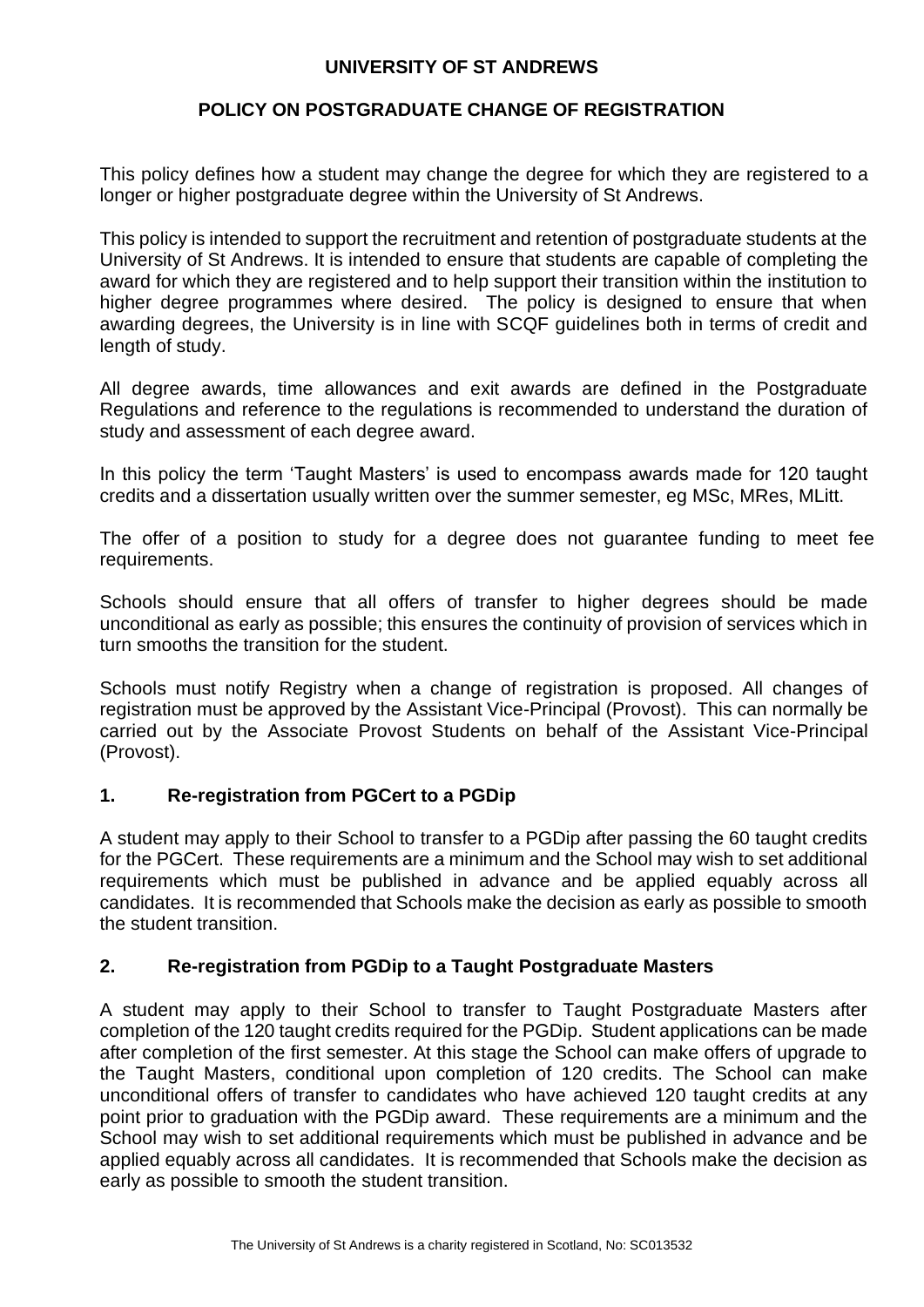# **3. Re-registration from Taught Masters to MPhil (with taught modules)**

A student may transfer to an MPhil after completion of 120 taught credits and at any point up to and including completion and reporting of a result for the Taught Masters dissertation. The student must choose not to graduate with the Taught Masters if the dissertation for the Taught Masters is to form part of the MPhil thesis.

Students who wish to transfer to an MPhil must submit a formal request to the Head of School.

Student applications can be made after completion of the first semester. At this stage the School can make offers of transfer to an MPhil student, conditional upon completion of 120 credits, with a minimum GPA of 13.5. The School can make unconditional offers of transfer to candidates who have achieved a minimum GPA of 13.5 in 120 taught credits at any point prior to graduation with the Taught Masters award. These requirements are a minimum and the School may wish to set additional requirements which must be published in advance and be applied equably across all candidates. It is recommended that Schools make the decision as early as possible to smooth the student transition: this could including choosing to make the decision to transfer the student based on the early submission of a draft dissertation. Upon being made an unconditional offer and being transferred to the MPhil programme, the student should not enrol in, or must withdraw from, the Taught Masters dissertation.

A student may also apply to study for an MPhil or an MPhil (by research route) after graduation with the Taught Masters. In this case, credit achieved and work for the dissertation in the Taught Masters programme must not form part of the MPhil. The time allowed for the MPhil is two years and these students will normally start at the beginning of the following academic year.

### **4. Re-registration from a Taught Masters or MPhil (with taught modules) into an MPhil (by research route) or a PhD**

Students who wish to transfer to an MPhil (by research route) or a PhD must submit a formal request to the Head of School. This request can be made upon completion of 60 taught credits and the School can make an offer conditional on achieving a minimum GPA of 13.5 in 120 taught credits in addition to meeting School requirements or selection procedures. Normally application and acceptance to enter into a PhD or MPhil (by research route) should be made before completion of the research period for the Masters degree and should ideally allow successful candidates to engage in research degree orientation activities which normally occur at the beginning of the academic year.

Entry to research degrees must always be through the School's documented recruitment process and the application should be considered alongside those from outside the institution. The School must be satisfied that the candidate is capable of completing the MPhil (by research) or PhD in the time allowed.

If entry to the research degree is offered, there is no University requirement to complete the Masters dissertation unless the student wishes to graduate with the Masters degree or the School requests completion of the Masters degree as a condition of entry. A condition set by a School of completion of the Masters degree necessarily requires delayed entry to the PhD until after the reporting of the dissertation grade. In this case, no overlap of material between the Masters dissertation and the PhD thesis is allowed.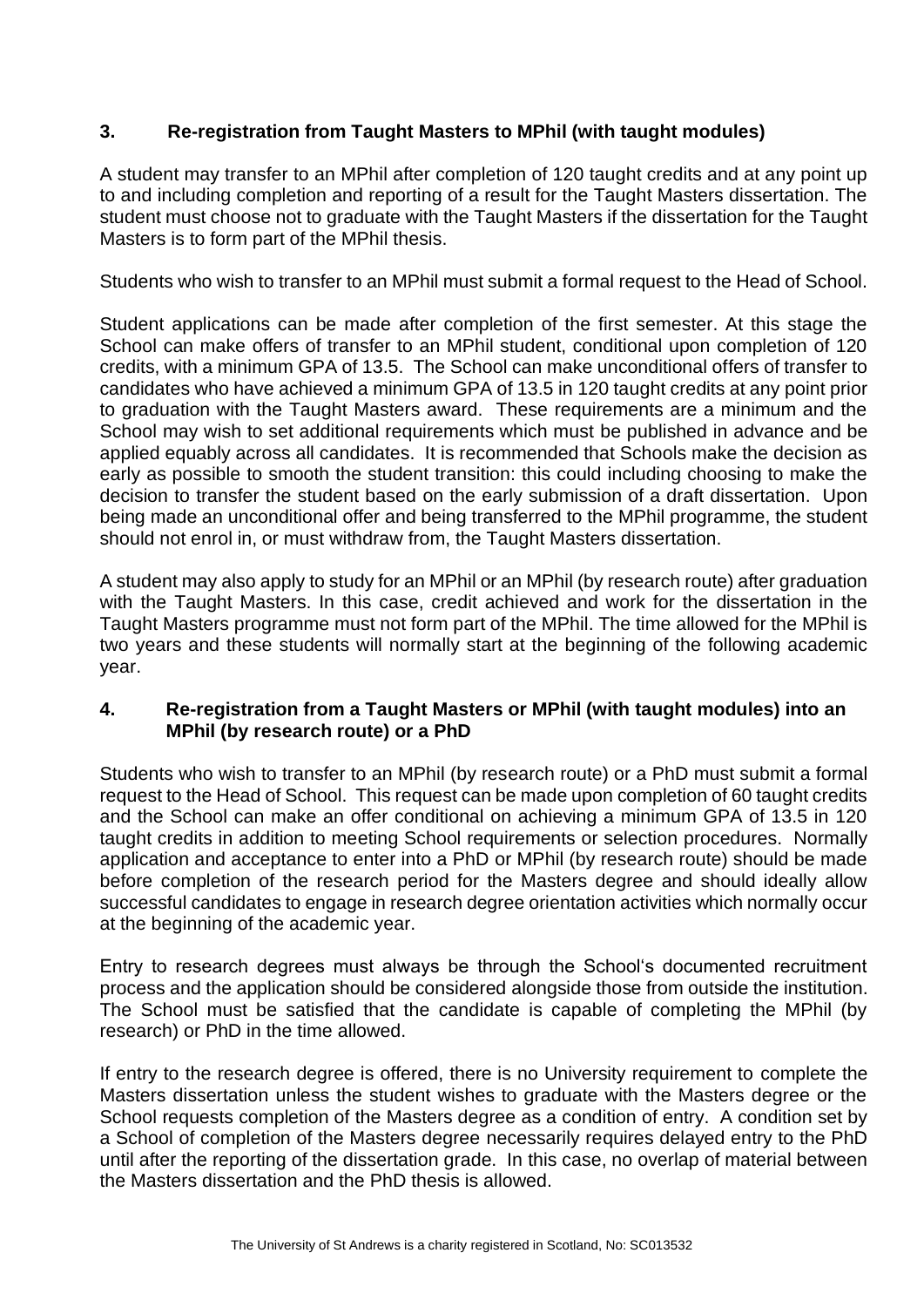If the student chooses not to complete the Masters degree, any complete year engaged in fulltime research which is relevant to the PhD after completion of the taught modules is incorporated into the PhD time period. Time engaged in taught modules is not incorporated into the PhD time period. Periods of research of less than one year are not incorporated into the PhD time period. A candidate who transfers into a PhD or MPhil (by research route) without graduating with the Taught Masters or MPhil (with taught modules) may graduate with the PGDip where so qualified.

# **5. Re-registration from a Taught Masters into the Master of Fine Arts (MFA)**

A student must have passed the taught modules defined in the MFA programme specification or their equivalent to the satisfaction of the School concerned (normally GPA>13.5) before transferring into the MFA programme.

# **6. Re-registration from an MSc(Res), MSt(Res) or MPhil (by research route) into a PhD**

This transition can occur upon recommendation by the supervisor and review team after the 9 month review and with approval of the Head of School.

Entry to all PhD degrees must always be through the School's documented recruitment process and the application should be considered alongside those from outside the institution. The School must be satisfied that the candidate is capable of completing the PhD in the time allowed.

If entry to the PhD is offered, there is no University requirement to complete the MSc(Res), MSt(Res) or MPhil unless the student wishes to graduate with the MSc(Res), MSt(Res) or MPhil. If the student chooses not to complete the MSc(Res), MSt(Res) or MPhil, any entire year doing research which is relevant to the PhD post completion of the taught modules is incorporated into PhD time period. Therefore, students who have completed one year of fulltime research as part of an MSc(Res), MSt(Res) or MPhil programme, who choose not to graduate, and who wish to re-register for a PhD should enter into the second year of a PhD programme. Students who have completed two years of full-time research as part of an MPhil programme, who choose not to graduate with a MPhil degree, and who wish to re-register for a PhD, should enter into the third year of a PhD programme.

| <b>Version</b><br>number | Purpose / changes                                                                     | <b>Document</b><br>status | <b>Author of</b><br>changes, role<br>and school /<br>unit | <b>Date</b>      |
|--------------------------|---------------------------------------------------------------------------------------|---------------------------|-----------------------------------------------------------|------------------|
| 01                       | To account for<br>revisions to the PGT<br>Marking and<br><b>Classification System</b> | Updated                   | $\blacksquare$                                            | <b>June 2017</b> |
| 02                       | Changes to<br>titles/contact details to<br>reflect decanal<br>restructuring           | Updated                   |                                                           | February 2021    |
| 2.1                      | Changes to the<br><b>Associate Provost titles</b>                                     |                           | Emily Feamster,<br>Academic                               | 2 August 2021    |